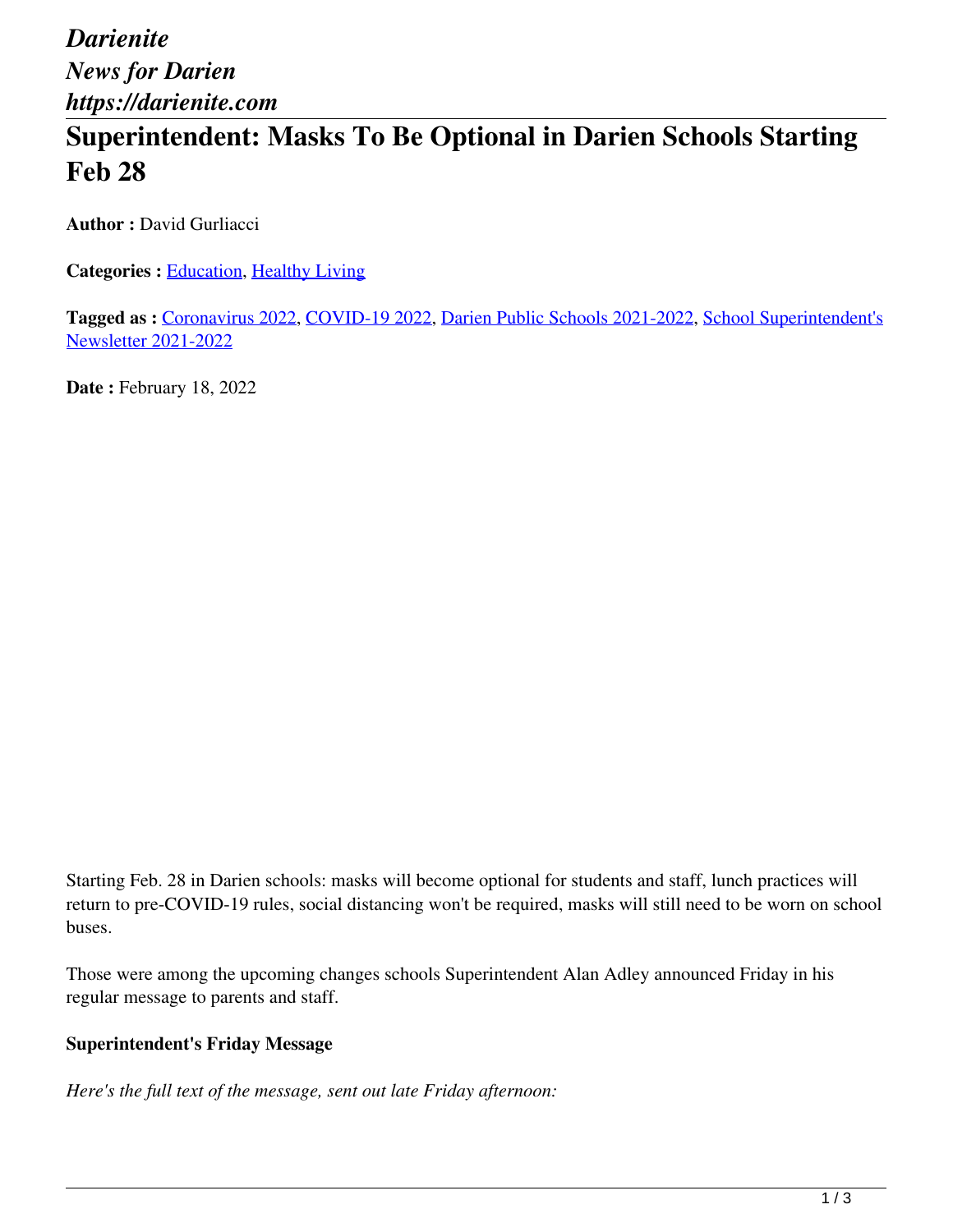## *Darienite News for Darien https://darienite.com*

Feb. 18, 2022

Dear Families & Staff,

Last night the Board of Education convened a special meeting to discuss the transition to local decision making regarding the wearing of masks in schools. This option is available to school communities across Connecticut effective Feb. 28, 2022.

The Board of Education approved a motion to accept optional mask wearing effective Monday, Feb. 28 for students, staff and visitors when on the grounds of Darien Public Schools.

Some highlighted school practices in place after the February Recess :

? Students and staff (PreK-12) can choose whether or not to wear masks

- ? No contact tracing
- ? Pre-COVID lunch practices
- ? No social distancing
- ? Quarantining for COVID cases only
- ? COVID cases may return to school on day 6 with masks
- ? Athletes may return to sports on Day 6, no medical note required
- ? Masks must be worn when riding buses to and from school and athletic events.

School buses fall under the CDC federal requirement for public transportation.

? Our Special Education & Support Services (SESS) Department is working with families to address the needs of students with fragile medical conditions. Families needing assistance may contact the SESS Department via shklein@darienps.org or 203-656-7474.

The administration and staff have been engaged this week making preparations on how best to welcome our students back after the February Recess to a mask-optional environment. Principals will share additional information about their schools' return on Feb. 28 in their Friday correspondence with families this afternoon.

It is very encouraging that we are able to return to more pre-COVID educational practices and that we are transitioning the management of COVID-19 in schools from a pandemic response model towards a public health management and control approach of this respiratory viral disease.

Your continued patience is appreciated as the District's Medical Team awaits further guidance from the DPH [state Department of Public Health] and CSDE[Connecticut State Department of Education]. We will provide you with updates as new information becomes available, and inform you of any changes in school practices in response to any further guidance received.

**Vaccination Clinics for School - Aged Children:** Additional state-sponsored vaccination clinics for students 5-12 years old, 12+ and boosters, will be held on Tuesday, Feb. 22 at St. Luke's, 1864 Post Road